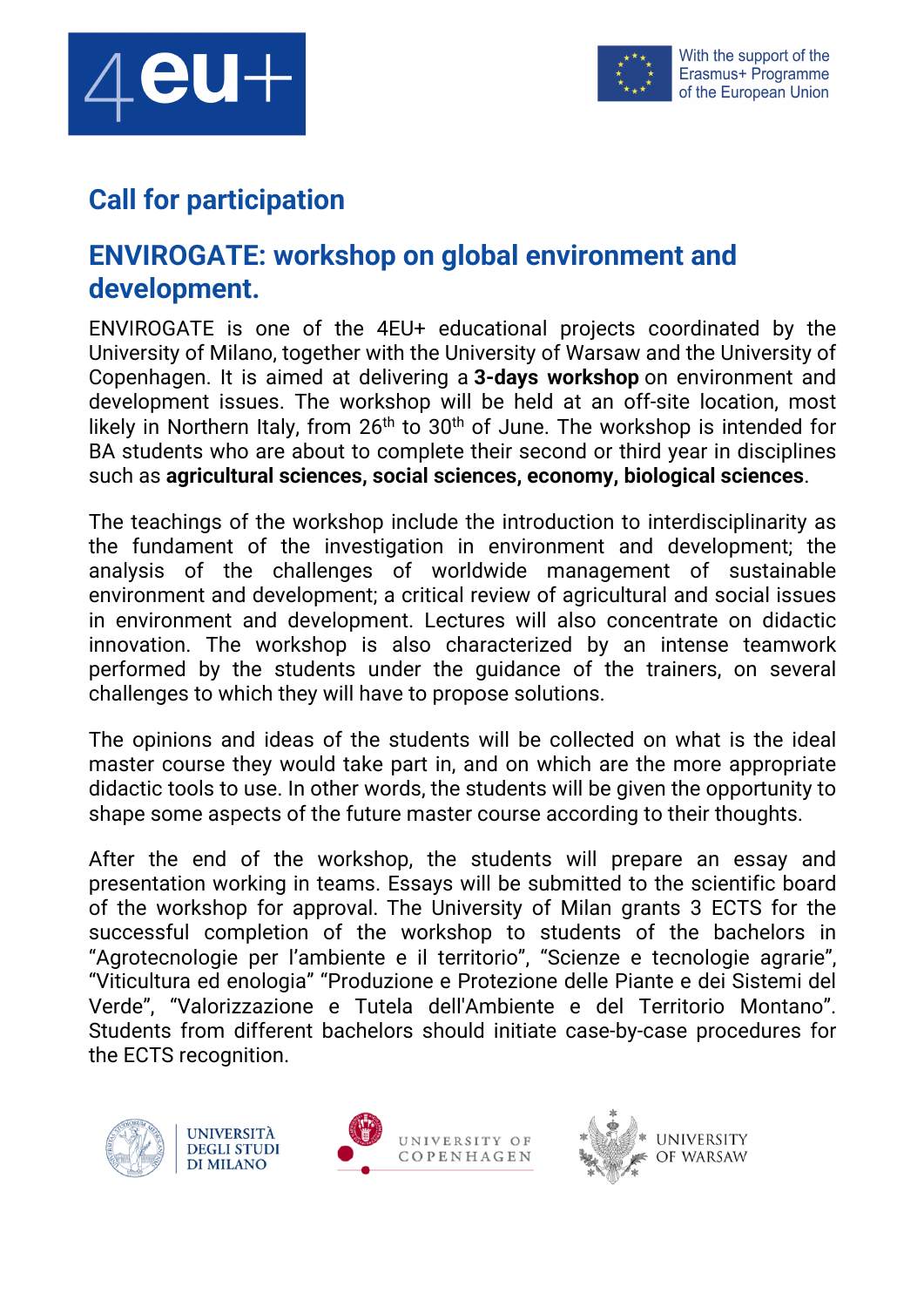



| Event start             |
|-------------------------|
| Event end               |
| Venue                   |
| Reservation             |
| Link to the online form |
| Language: English.      |

26 June 2022 30 June 2022 Chiavenna, Sondrio, Italy Apply by 15 March 2022 https://forms.gle/sTD18W3ki6Muoa2n9

## **Who can apply?**

You can apply if you are a bachelor student in the general disciplines of natural, social, or economic sciences, at the University of Copenhagen, the University of Milano, or the University of Warsaw.

Ten students from each university will be selected. The students will be selected based on *curriculum vitae et studiorum* and motivation letter (please use the online form).

If eligible, you will be awarded a 4EU+ allowance for travel and accommodation expenses.

## **Workshop timetable**

This three-day workshop will bring together faculties from the three MERGED universities and a group (30) of potential students. The purposes of the workshop are to:

- 1. Facilitate student-faculty discussions on the global environment and development – what are the challenges? What are different worldviews on these challenges?
- 2. Facilitate student-faculty discussions on environment and development teaching – how should such teaching be implemented?
- 3. Introducing future joint European MSc in Global Environment and Development –What would you like to see in the programme?





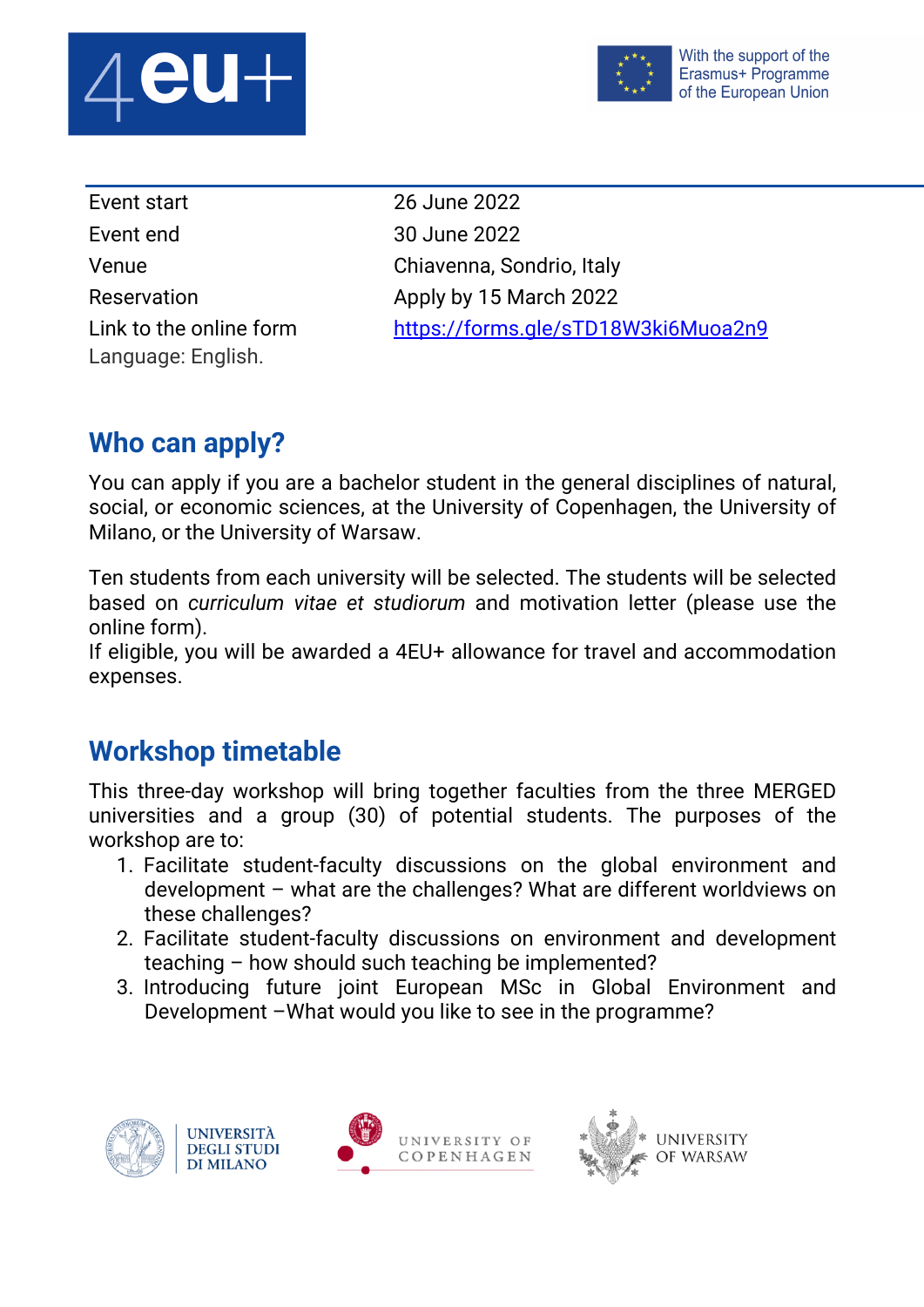



| <b>Date</b>                                                         |                                                  | <b>Hour</b> | <b>Topic</b>                                                                         |  |  |  |
|---------------------------------------------------------------------|--------------------------------------------------|-------------|--------------------------------------------------------------------------------------|--|--|--|
| 26/06/2022 Day I                                                    |                                                  | From 17.00  | Check-in and get together and light dinner                                           |  |  |  |
| 27/06/2022 Day II                                                   |                                                  |             |                                                                                      |  |  |  |
|                                                                     | Challenges in global development and environment |             |                                                                                      |  |  |  |
|                                                                     |                                                  | 9:00-10.30  | Introduction and round of presentations                                              |  |  |  |
|                                                                     |                                                  | 10.30-12:30 | Mega challenges in global development and                                            |  |  |  |
|                                                                     |                                                  |             | environment; including                                                               |  |  |  |
|                                                                     |                                                  |             | exercises/debates/clicking                                                           |  |  |  |
|                                                                     |                                                  | 12:30-14:30 | Lunch                                                                                |  |  |  |
|                                                                     |                                                  | 14:30-15:30 | Agricultural development specialization:                                             |  |  |  |
|                                                                     |                                                  |             | challenges and solutions @ University of Milano                                      |  |  |  |
|                                                                     |                                                  | 15:30-16:00 | Coffee break                                                                         |  |  |  |
|                                                                     |                                                  | 16:00-17:00 | Sustainable environmental development                                                |  |  |  |
|                                                                     |                                                  |             | specialization: challenges and solutions @<br>University of Warsaw                   |  |  |  |
|                                                                     |                                                  | 17:00-18:30 | Interdisciplinary approaches to global                                               |  |  |  |
|                                                                     |                                                  |             | development and environment                                                          |  |  |  |
|                                                                     |                                                  | 20:00-22:00 | dinner                                                                               |  |  |  |
| 28/06/2022 Day III Designing future integrated didactic initiatives |                                                  |             |                                                                                      |  |  |  |
|                                                                     |                                                  | 9:00-11:00  | Presentation of Erasmus Mundus+ and 4EU+                                             |  |  |  |
|                                                                     |                                                  |             | A project on Environment and Development:<br>potential for international cooperation |  |  |  |
|                                                                     |                                                  |             | Presentation of an international course                                              |  |  |  |
|                                                                     |                                                  |             | Course's structure                                                                   |  |  |  |
|                                                                     |                                                  |             | Deadlines and procedures                                                             |  |  |  |
|                                                                     |                                                  |             | Challenges and advantages of MERGED                                                  |  |  |  |
|                                                                     |                                                  | 11:00-13:00 | Workshop on "the International Course that I'd<br>like"                              |  |  |  |
|                                                                     |                                                  | 13:00-14:30 | lunch                                                                                |  |  |  |
|                                                                     |                                                  | 14:30-17:00 | Innovative didactics: challenges and<br>opportunities                                |  |  |  |
|                                                                     |                                                  |             | Presentation on different didactic tools                                             |  |  |  |
|                                                                     |                                                  |             | Presentation of three types of courses (classic,                                     |  |  |  |
|                                                                     |                                                  |             | blended, online) and presentation of the                                             |  |  |  |
|                                                                     |                                                  |             | interdisciplinary approach                                                           |  |  |  |
|                                                                     |                                                  | 20:00-22:00 | <b>Dinner</b>                                                                        |  |  |  |
| 29/06/2022 Day IV                                                   |                                                  |             |                                                                                      |  |  |  |
|                                                                     |                                                  | 10:00-12:30 | Workshop on challenges 1-4: presentation of the                                      |  |  |  |
|                                                                     |                                                  |             | method; tools; teamwork (4 teams)                                                    |  |  |  |
|                                                                     |                                                  | 12:30-14:00 | lunch                                                                                |  |  |  |



UNIVERSITÀ<br>DEGLI STUDI<br>DI MILANO